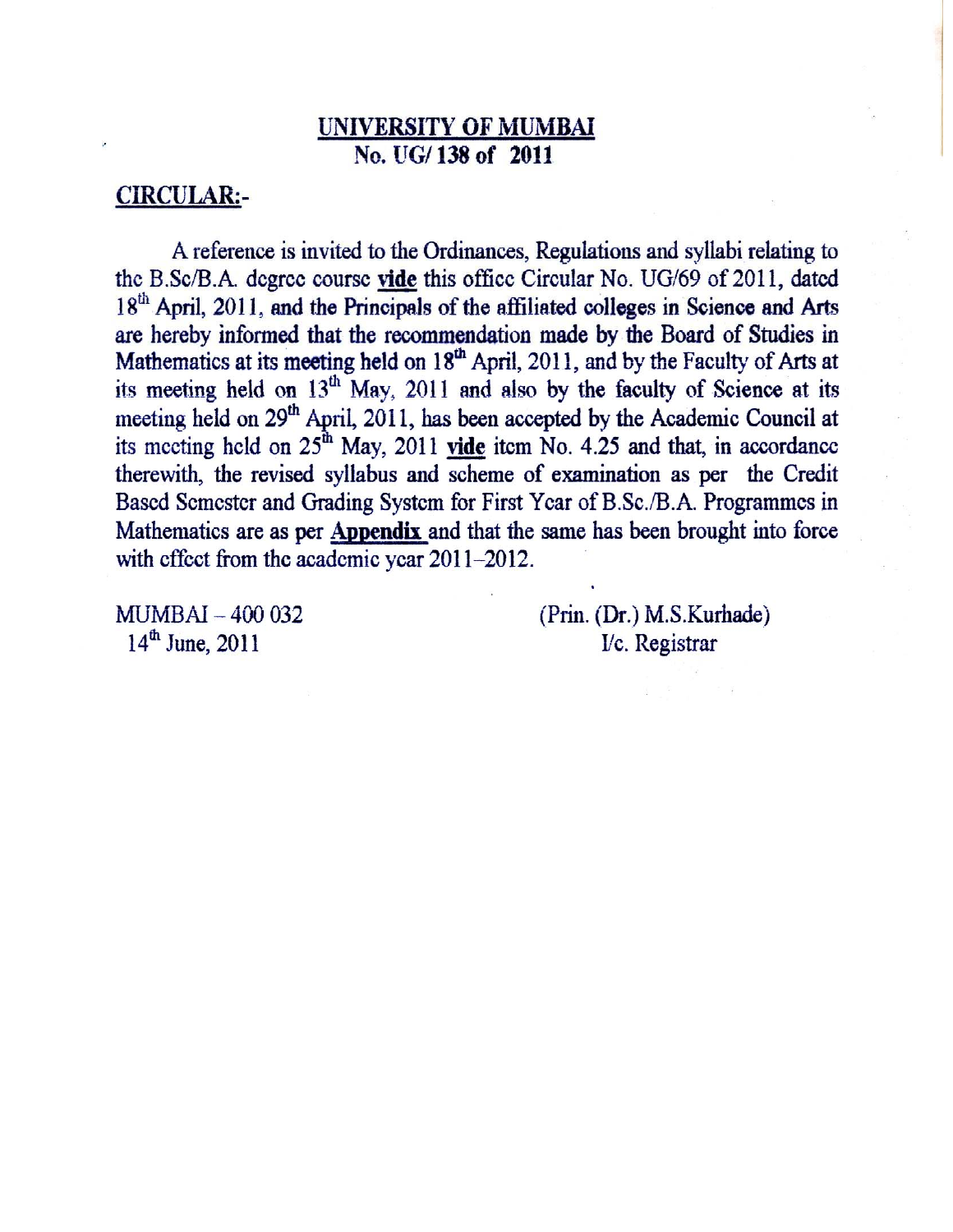# **Academic Council 25/05/2011 Item No. 4.25**

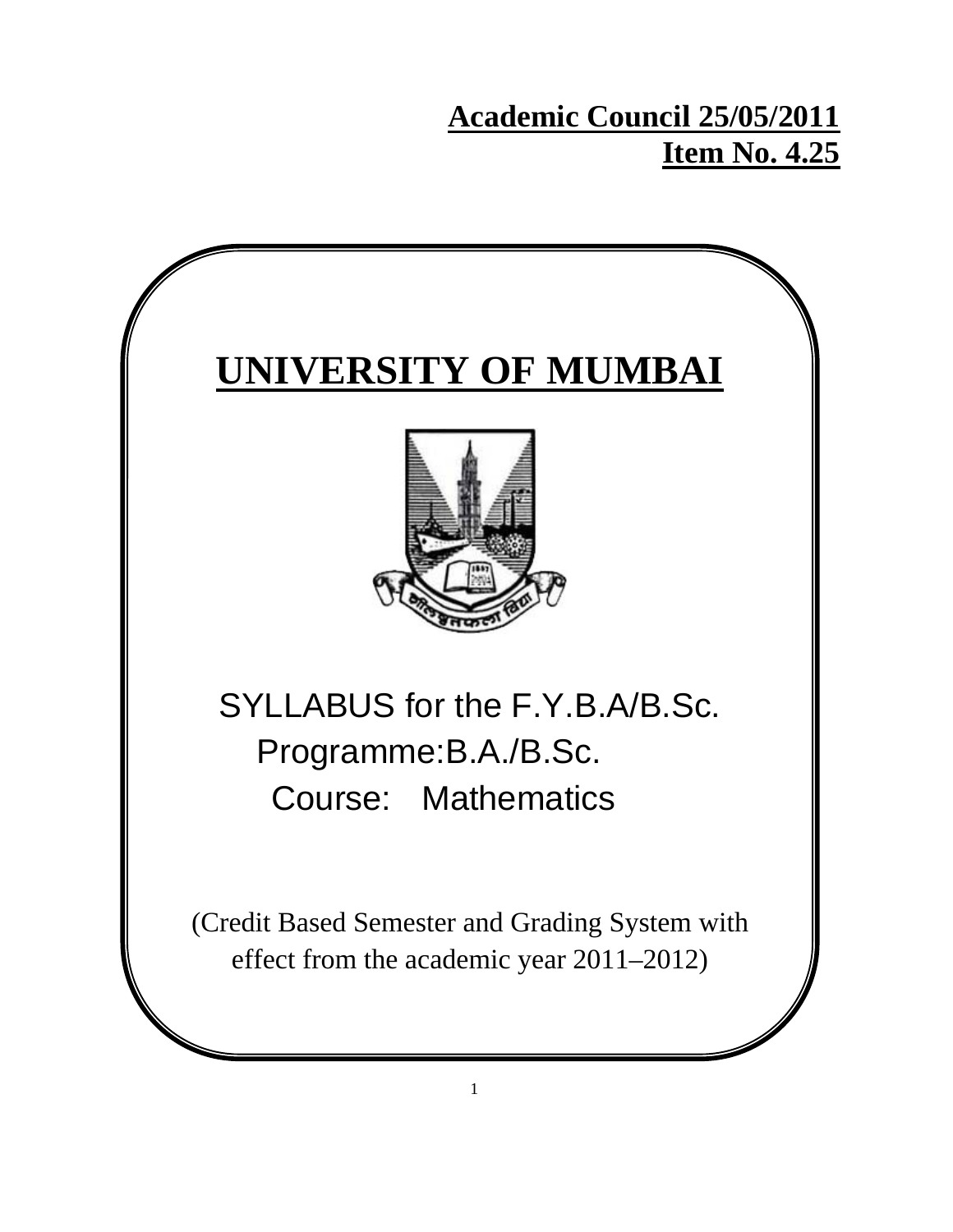# Revised syllabus in Mathematics As per credit based system First Year B.A./B.Sc. 2011-12

| Name of the Programme   | Duration                    | Semester | Subject                   |
|-------------------------|-----------------------------|----------|---------------------------|
| B.Sc. in                | <b>Six</b>                  |          | <b>Mathematics</b>        |
| <b>Mathematics</b>      | semesters                   |          | (courses:                 |
|                         |                             |          | <b>USMT101, USMT102)</b>  |
| B.A. in                 | Six.                        |          | <b>Mathematics</b>        |
| <b>Mathematics</b>      | semesters                   |          | (course: UAMT101)         |
| Course Code             | Title                       | Credits  |                           |
| <b>USMT101, UAMT101</b> | Calculus and                | 3 for    |                           |
|                         | <b>Analytics Geometry I</b> |          | USMT101, USMT102, UAMT101 |

Teaching Pattern

- 1. Three lectures per week per course (1 lecture/period is of 48 minutes duration).
- 2. One tutorial per week per batch per course. (The batches to be formed as prescribed by the University).
- 3. One assignment per week.

# **Prerequisites**

- (i) Limits of some standard functions as x approaches  $a (a \in R)$ , such as *x n* − *an*  constant function,  $x$ ,  $x^n$ ,  $\sin x$ ,  $\cos x$ ,  $\tan x$ ,  $x - a$   $n \in Q$  (*a* > 0), exponential and logarithmic functions, lim *x*→0 limits.  $\frac{\sin x}{x}$ , continuity in terms of
- (ii) Derivatives, Derivatives of standard functions such as constant function, *x*<sup>*n*</sup>, trigonometric functions,  $e^{x}$ ,  $a^{x}$  ( $a > 0$ ), log *x*.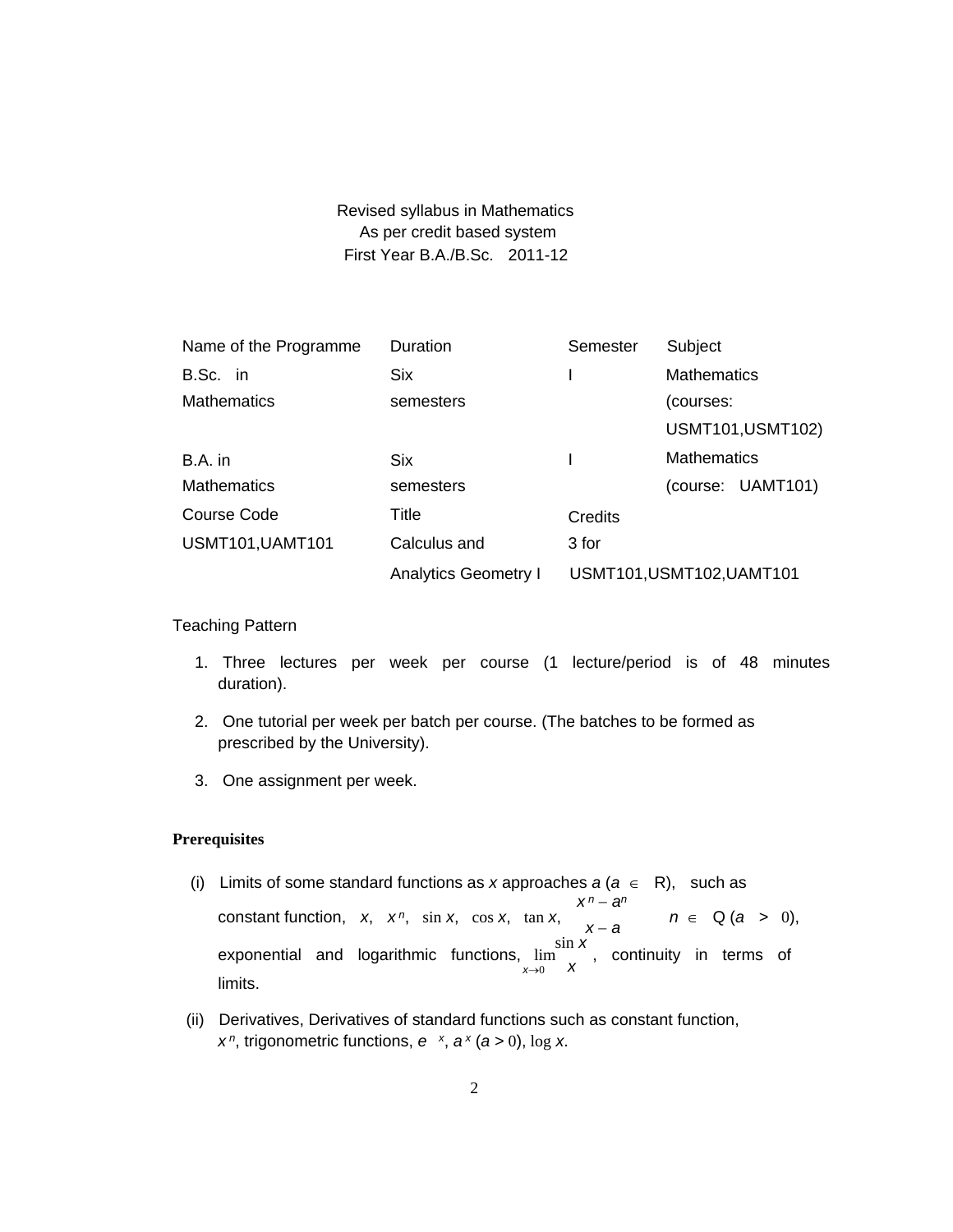**Unit I. Limit and continuity of functions of one variable (15 Lectures)** 

- (a) (i) Absolute value of a real number and the properties such as |−*a*| = |*a*|,  $|ab| = |a||b|$  and  $|a + b| \le |a| + |b|$ .
	- (ii) Intervals in R, neighbourhoods and deleted neighbourhoods of a real number, bounded subsets of R.
- (i) Graphs of functions such as  $|x|$ ,  $\frac{1}{x}$ *,*  $ax^2 + bx + c$ *, βx*χ (flooring func-1 tion), δ*x*ε (Ceiling function), *x*<sup>3</sup>, sin *x*, cos *x*, tan *x*, sin , *x* sin (b) *x* over suitable intervals. 1 *x*
	- (ii) Graph of a bijective function and its inverse. Examples such as *x*<sup>2</sup> and  $x^{1/2}$ ,  $x^3$  and  $x^{-1/3}$ ,  $ax + b$  ( $a$  6= 0) and  $a^1$ <sub>a</sub> $x - \frac{b}{a}$  over suitable domains.
- (c) (i) Statement of rules for finding limits, sum rule, diference rule, product rule, constant multiple rule, quotient rule.
	- (ii) Sandwich theorem of limits (without proof).
	- (iii) Limit of composite functions (without proof).
- (d)  $\varepsilon \delta$  definition of limit of a real valued function, simple illustrations like  $ax + b$ ,  $x + a$  ( $a \ge 0$ ),  $x^2$ , sin x, cos x. (In general, evaluation of limits to be done using rules in (*c*)).  $\varepsilon$ − $\delta$  definition of one sided limit of a real valued function. Formal definition 1 1 of infinite limits, examples such as  $\lim_{x\to 0_+} x$ ,  $\lim_{x\to 0_-} x$ .
- (e) (i) Continuity of a real valued function at a point in terms of limits, and two sided limits. Graphical representation of continuity of a real valued function.
	- (ii) Continuity of a real valued function at end points of domain.
	- (iii) Removable discontinuity at a point of a real valued function and extension of a function having removable discontinuity at a point to a function continuous at that point.
	- (iv) Continuity of polynomials and rational functions.
	- (v) Constructing a real valued function having finitely many prescribed points of discontinuity over an interval.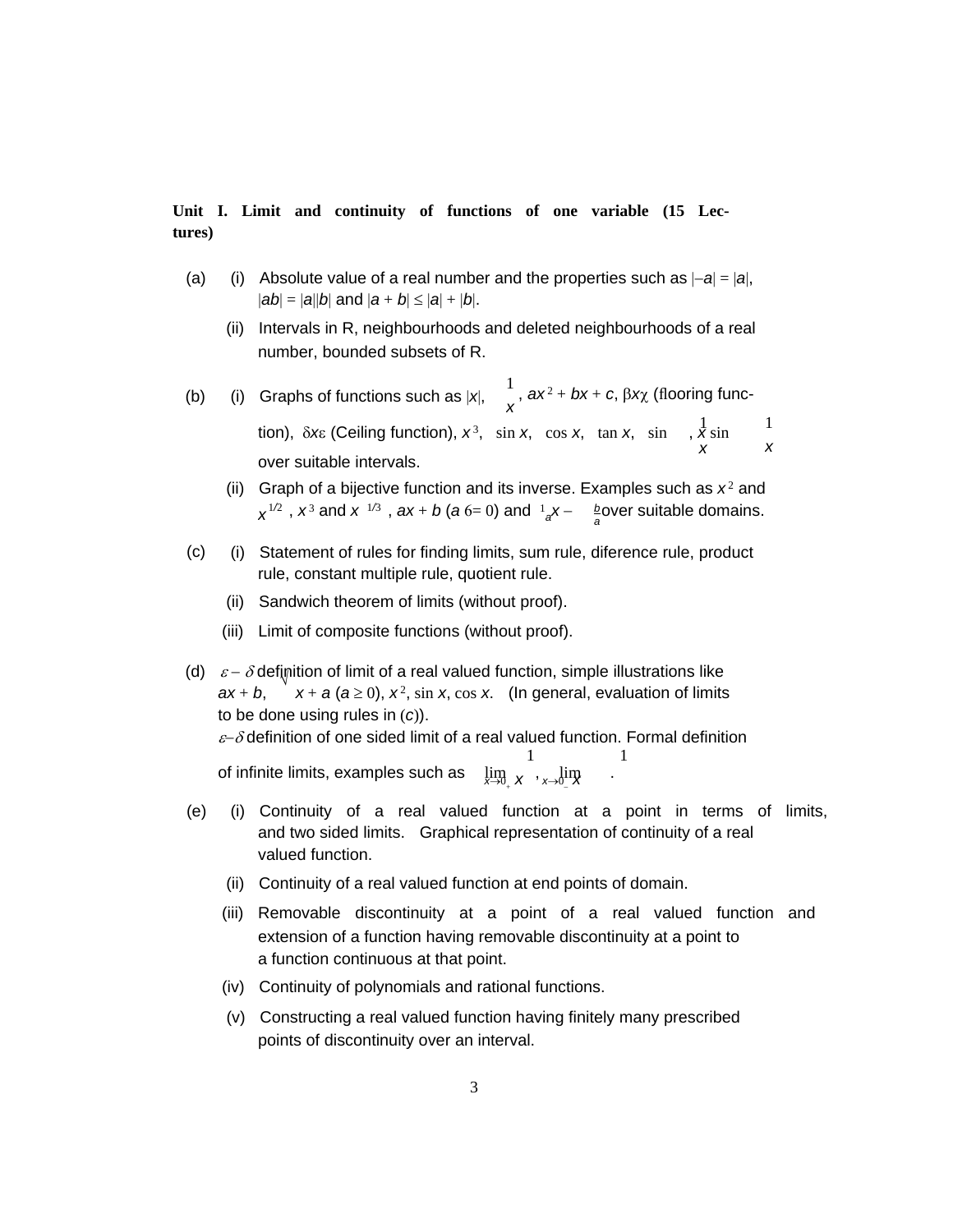- (f) Continuity of a real valued function over an interval. Statements of properties of continuous functions such as the following:
	- (i) Intermediate value property.
	- (ii) A continuous function on a closed and bounded interval is bounded and attains its bounds.

Elementary consequences such as if  $f : [a,b] \to \mathsf{R}$  is continuous then range of *f* is a closed and bounded interval.

Applications.

(g) Definition of limit as *x* approaches ±∞, examples. Limits of rational functions as *x* approaches ±∞.

**Reference for Unit I:** *Chapter Preliminaries*, *Section* 1 and *Chapter* 1, *Sections* 1.2, 1.3, 1.4, 1.5 *of* **Calculus and Analytic Geometry**, G.B. Thomas *and* R. L. Finney, *Ninth Edition*, *Addison-Wesley*, 1998.

# **Unit II. Diferentiability of functions of one variable (15 Lectures)**

- (a) Definition of derivative of a real valued function at a point, notion of differentiability, geometric interpretation of a derivative of a real valued function at a point, diferentiability of a function over an interval, statement of rules of diferentiability, chain rule of finding derivative of composite diferentiable functions, derivative of an inverse function (without proof). Intermediate value property of derivative (without proof) and its applications, implicit diferentiation.
- (b) (i) Diferentiable functions are continuous, but the converse is not true.
	- (ii) Higher order derivatives, examples of functions  $x^n |x|$ ,  $n = 0, 1, 2,...$ which are diferentiable *n* times but not  $(n + 1)$  times.
	- (iii) Leibnitz Theorem for *n* th order derivative of product of two *n* times diferentiable functions.

**Reference for Unit II:** *Chapter* 2, *Sections* 2.1, 2.2, 2.3, 2.5, 2.6 *of* **Calculus and Analytic Geometry**, G.B. Thomas *and* R. L. Finney, *Ninth Edition*, *Addison-Wesley*, 1998. and *Chapter* 4, *Section* 4.1 *of* **A Course in Calculus and Real Analysis**, Sudhir. R. Ghorpade *and* Balmohan V. Limaye, *Springer International Edition*.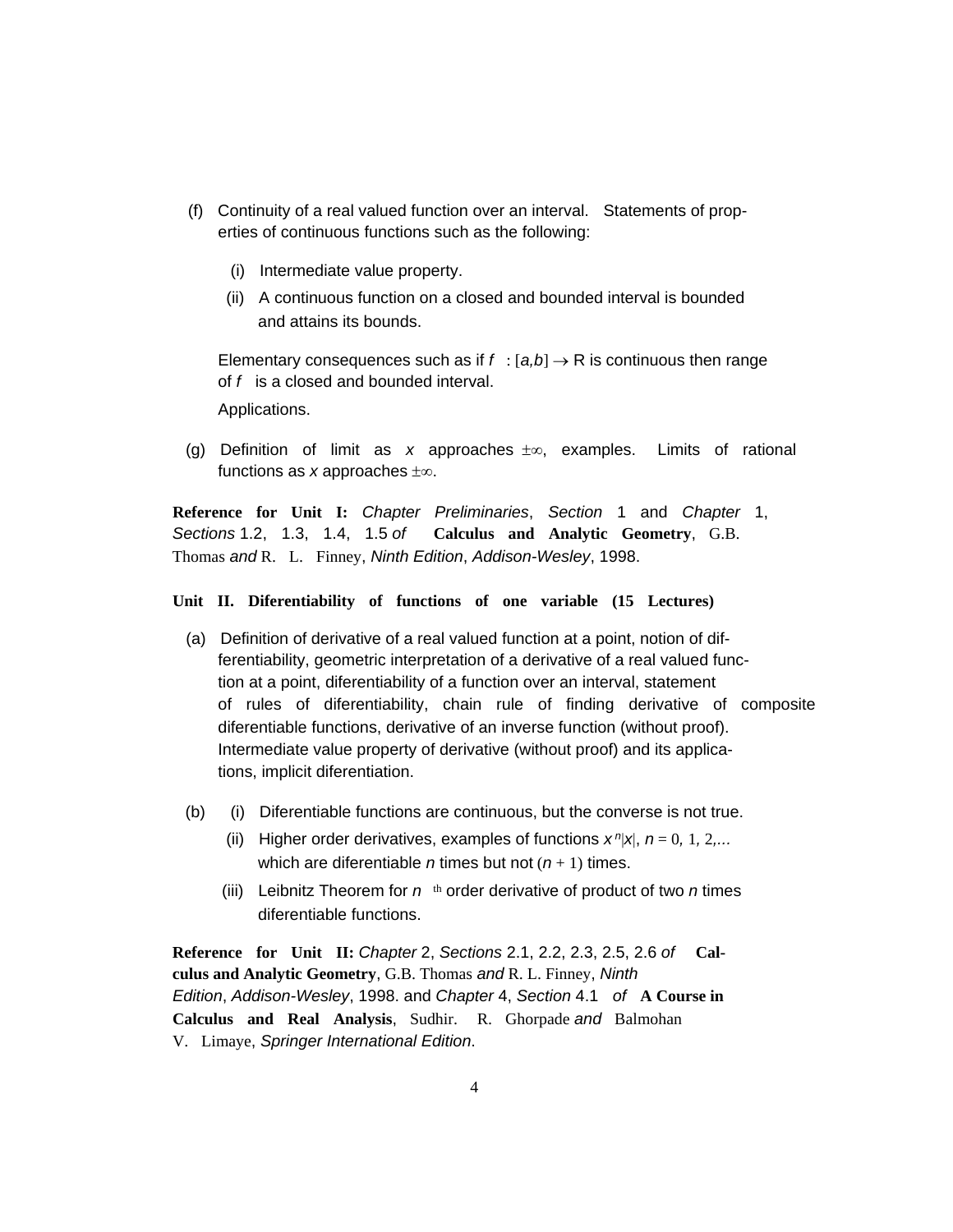## **Unit III. Applications of derivatives (15 Lectures)**

- (a) (i) Mean Value Theorems: Rolle's Mean Value Theorem, Lagrange's Mean Value Theorem, Cauchy's Mean Value Theorem. Applications such as L' Hospital's rule 0  $\int_0$  and ∞ ∞ form.
	- (ii) Taylor's polynomial and Taylor's Theorem with Lagrange's form of remainder.
- (b) Extreme values of functions, absolute and local extrema, first derivative test, critical points, increasing and decreasing functions, the second derivative test for extreme values.
- (c) Graphing of functions using first and second derivatives, the second derivative test for concavity, points of inflection.

**Reference for Unit III:** *Chapter* 3, *Sections* 3.1, 3.2, 3.4, 3.5 and *Chapter* 8, *Section* 8.9 *of* **Calculus and Analytic Geometry**, G.B. Thomas *and* R.

L. Finney, *Ninth Edition*, *Addison-Wesley*, 1998. and *Chapter* 4, *Sections*  4.2, 4.3, 4.4 and *Chapter* 5, *Sections* 5.1, 5.2 *of* **A Course in Calculus and Real Analysis**, Sudhir. R. Ghorpade *and* Balmohan V. Limaye, *Springer International Edition*.

# **Note:**

- 1. The scheme of lectures recommended is suggestive.
- 2. It is recommended that the concepts may be illustrated using computer softwares, and graphing calculators wherever possible.
- 3. Applications and mathematical modeling of concepts to be done wherever possible.

# **Recommended Books**

- 1. G.B. Thomas and R. L. Finney, *Calculus and Analytic Geometry*, Ninth Edition, Addison-Wesley, 1998.
- 2. Sudhir. R. Ghorpade and Balmohan V. Limaye, *A Course in Calculus and Real Analysis*, Springer International Edition.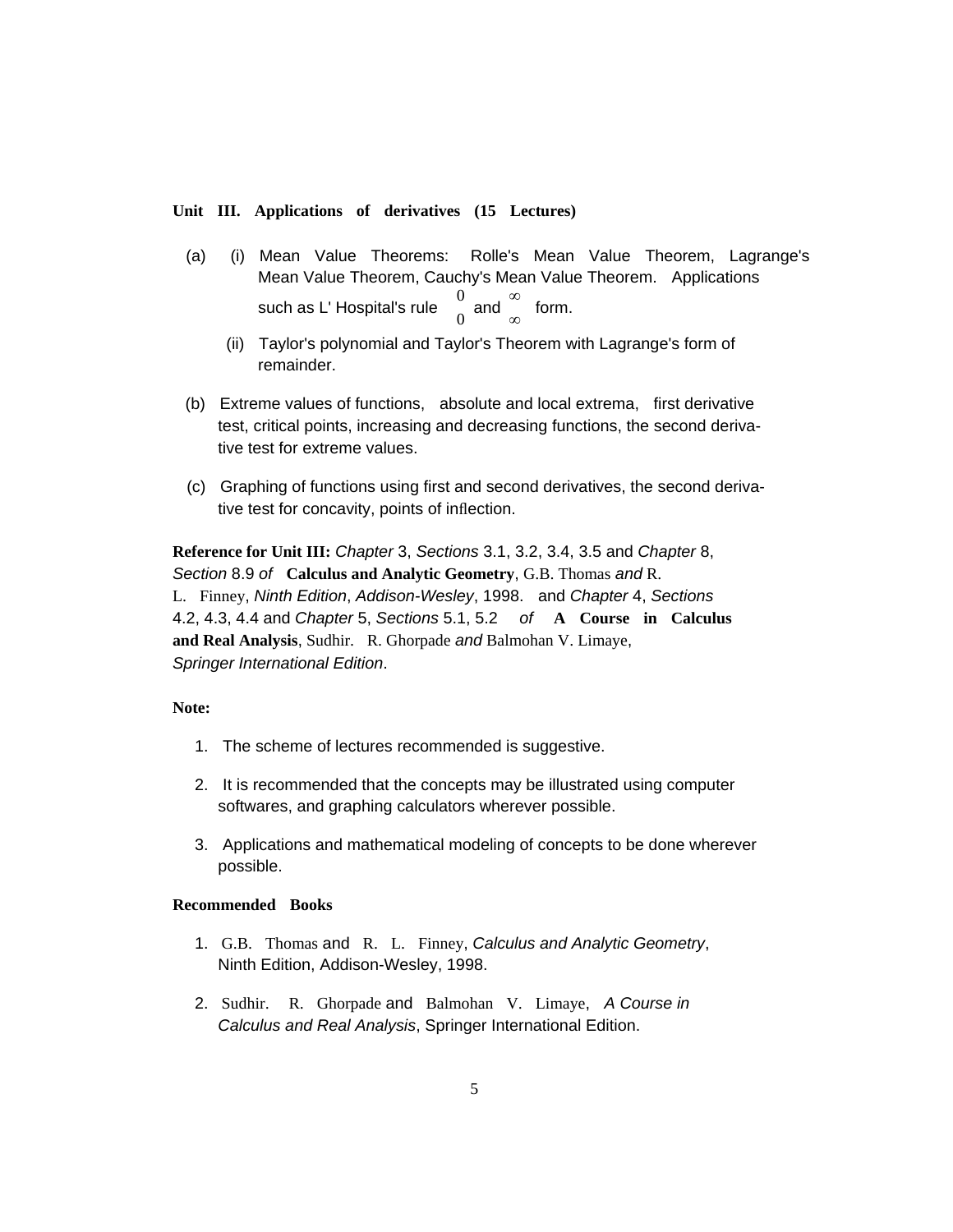#### **Additional Reference Books**

- 1. Tom Apostol, *Calculus Volume 1, One variable calculus with an introduction to Linear Algebra*, Second Edition, Wiley Publications. (Evaluation copy available for instructors).
- 2. Deborah Hughes-Hallet, Andrew Gleason, Daniel Flath, Patti Frazer, Thomas Tucker, David Lomen, David Lovelock, David Mumford, Brad Osgood, Douglas Quinney, Karen Rhea, Jeff Tecosky-Fredman, *Calculus, Single and Multivariable*, Fourth Edition, Wiley Europe Higher Education, (Online version of textbook and online grade book available).
- 3. Satunio L. Salas, Garret J. Eigen, Einar Hille, *Calculus : One variable*, Wiley Europe Higher Education (online version and online grade book available).

# **Suggested topics for Tutorials/Assignments**

- (1) Graphs and functions.
- (2) Limits of functions using  $\varepsilon \delta$  definition. (Simple functions recommended in the syllabus).
- (3) Calculating limits using rules of limits and Sandwich theorem.
- (4) Continuity over an interval (intermediate value property, maxima, minima over closed interval.
- (5) Diferentiability, chain rule, implicit diferentiation.
- (6) Higher order derivatives and Leibnitz theorem.
- (7) Mean Value Theorems; Applications.
- (8) Taylor's Theorem, Taylor's polynomials.
- (9) Extrema; Local and absolute.
- (10) Graphing of functions, Asymptotes.

——————————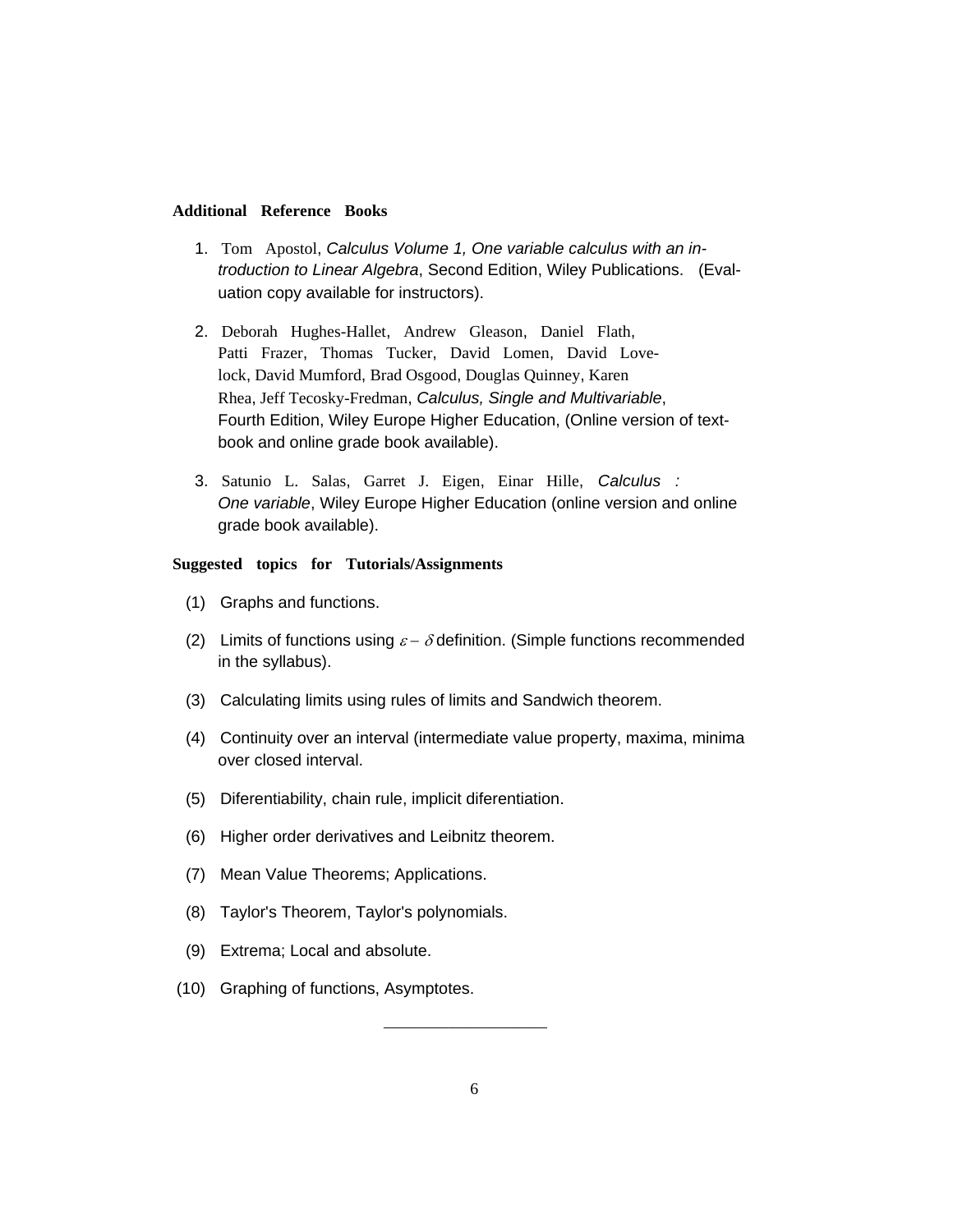| Name of the Programme | Duration                      | Semester | Subject                   |
|-----------------------|-------------------------------|----------|---------------------------|
| B.Sc. in              | <b>Six</b>                    |          | <b>Mathematics</b>        |
| <b>Mathematics</b>    | semesters                     |          | (courses:                 |
|                       |                               |          | <b>USMT101, USMT102)</b>  |
| B.A. in               | <b>Six</b>                    |          | <b>Mathematics</b>        |
| <b>Mathematics</b>    | semesters                     |          | (course: UAMT101)         |
| Course Code           | Title                         | Credits  |                           |
| <b>USMT102</b>        | <b>Discrete Mathematics I</b> | 3 for    |                           |
|                       |                               |          | USMT101, USMT102, UAMT101 |

# Teaching Pattern

- 1. Three lectures per week per course (1 lecture/period is of 48 minutes duration).
- 2. One tutorial per week per batch per course. (The batches to be formed as prescribed by the University).
- 3. One assignment per week.

# **Prerequisites**

- (i) Set Theory: Set, subset, union and intersection of two sets, empty set, universal set, complement of a set, De Morgan's laws, cartesian product of two sets.
- (ii) Relations, functions.
- (iii) First Principle of finite induction.
- (iv) Permutations and combinations,  ${}^nC_r$ ,  ${}^nP_r$ .
- (v) Complex numbers: Addition and multiplication of complex numbers, modulus, amplitude and conjugate of a complex number.

**Unit I. Integers and divisibility (15 Lectures)**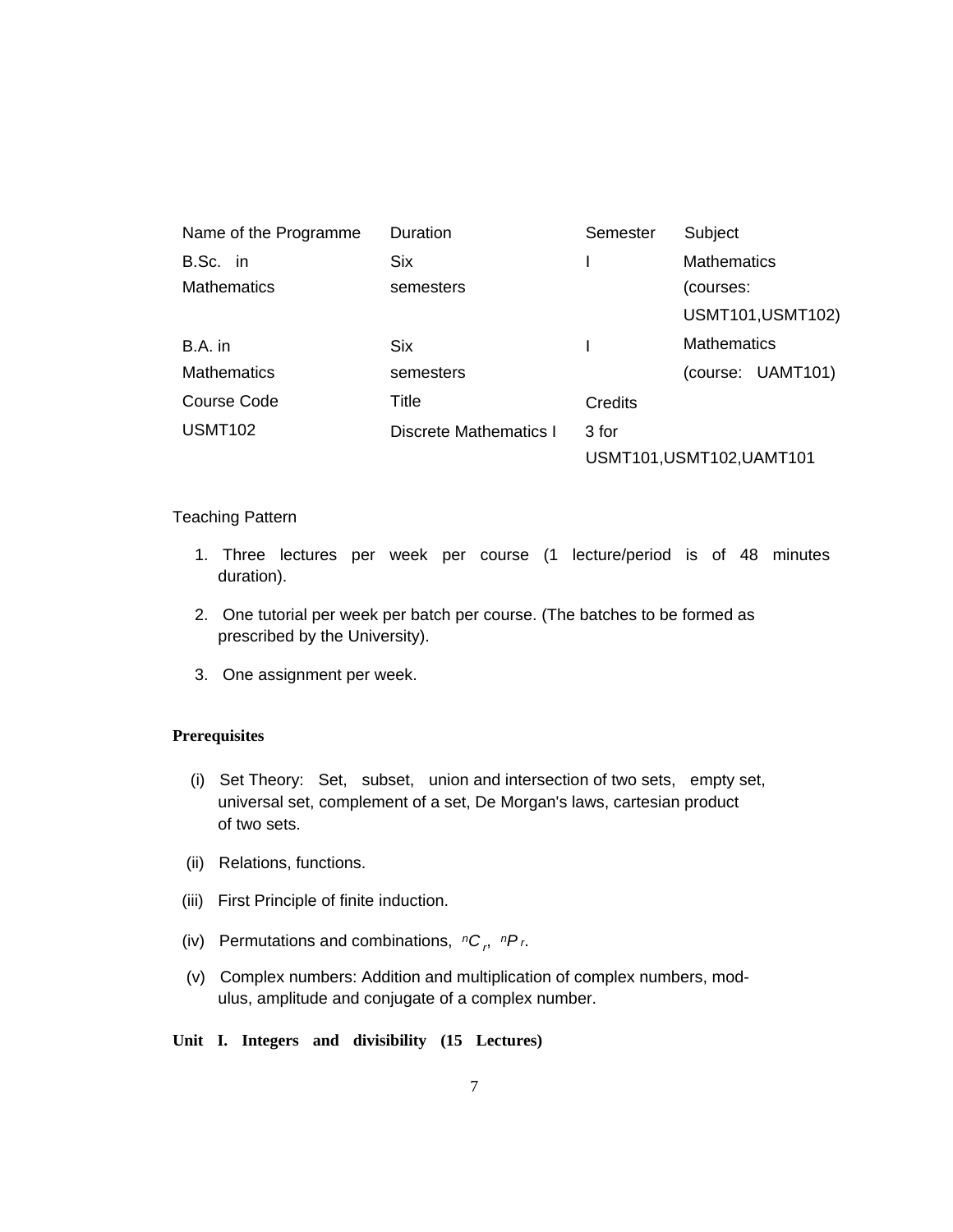- (a) (i) Statements of well-ordering property of non-negative integers.
	- (ii) Principle of finite induction (first and second) as a consequence of well-ordering property.

Binomial Theorem for non-negative exponents, Pascal Triangle. Recursive definitions.

- (b) Divisibility in integers, division algorithm, greatest common divisor (g.c.d.) and least common multiple (I.c.m.) of two integers, basic properties of g.c.d. such as existence and uniqueness of g.c.d. of integers *a* and *b* and that the g.c.d. can be expressed as  $ma + nb$  for some  $m, n \in \mathbb{Z}$ , Euclidean algorithm.
- (c) Primes, Euclid's lemma, Fundamental Theorem of Arithmetic.

**Reference for Unit I:** *Chapter* 1, *Sections* 1.1, 1.2, *Chapter* 2, *Sections*  2.1, 2.2, 2.3, and *Chapter* 3, *Section* 3.1 *of* **Elementary Number Theory**, David M. Burton, *Second Edition*, *UBS, New Delhi*.

# **Unit II. Functions and Counting Principles (15 Lectures)**

- (a) (i) Review of functions, domain, codomain and range of a function, composite functions.
	- (ii) Direct image *f*(*A*) and inverse image *f*<sup>−</sup>1(*B*) of a function *f*.
	- (iii) Injective, surjective, bijective functions. Composite of injective, surjective, bijective functions are injective, surjective and bijective respectively.
	- (iv) Invertible functions and finding their inverse. Bijective functions are invertible and conversely.
	- (v) Examples of functions including constant, identity, projection, inclusion.
- (b) Binary operation as a function, properties, examples.
- (c) (i) There is no injection from N  $_n$  to N  $_m$  if  $n > m$ , N  $_n = \{1, 2, ..., n\}$ .
	- (ii) Pigeon Hole Principle and its applications.
	- (iii) Finite and infinite sets, cardinality of a finite set.
	- (iv) The number of subsets of a finite set having *n* elements is 2 *<sup>n</sup>*.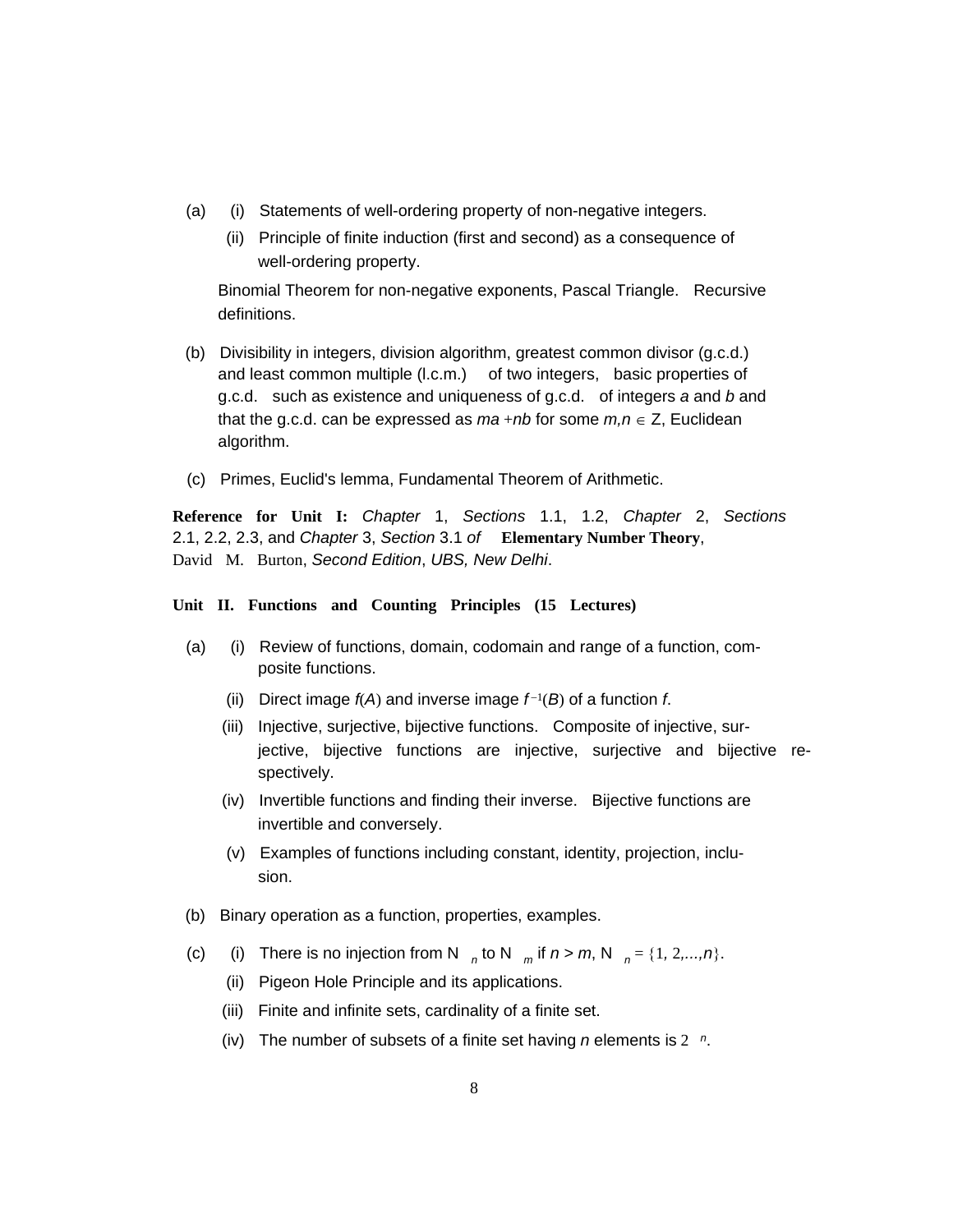**Reference for Unit II:** *Chapter* 2 *of* **Discrete Mathematics**, Norman L. Biggs, *Revised Edition*, *Clarendon Press*, *Oxford* 1989.

**Unit III. Integers and Congruences (15 Lectures)** 

- (a) (i) The set of primes is infinite.
	- (ii) The set of primes of the type  $4n-1$  (or  $4n+1$  or  $6n-1$ ) is infinite.
- (b) Congruences: Definition and elementary properties.
- (c) Euler- $\phi$  function, invertible elements modulo  $n$
- (d) (i) Euler's Theorem (without proof).
	- (ii) Fermat's Little Theorem.
	- (iii) Wilson's Theorem.
	- (iv) Applications: Solution of linear congruences.

**Reference for Unit III:** *Chapter* 4, *Chapter* 5, *Sections* 5.2, 5.3, 5.4 and *Chapter* 7, *Sections* 7.1, 7.2, 7.3 *of* **Elementary Number Theory**, David M. Burton, *Second Edition*, *UBS, New Delhi*.

#### **Recommended Books**

- 1. Norman L. Biggs, *Discrete Mathematics*, Revised Edition, Clarendon Press, Oxford 1989.
- 2. David M. Burton, *Elementary Number Theory*, Second Edition, UBS, New Delhi.
- 3. Kenneth H. Rosen, Discrete Mathematics and its applications, Mc-Graw Hill International Edition, Mathematics Series.
- 4. G. Birkoff and S. Maclane, A Survey of Modern Algebra, Third Edition, Mac Millan,New York, 1965.
- 5. I. Niven and S. Zuckerman, Introduction to the theory of numbers, Third Edition, Wiley Eastern, New Delhi, 1972.

# **Additional Reference Books**